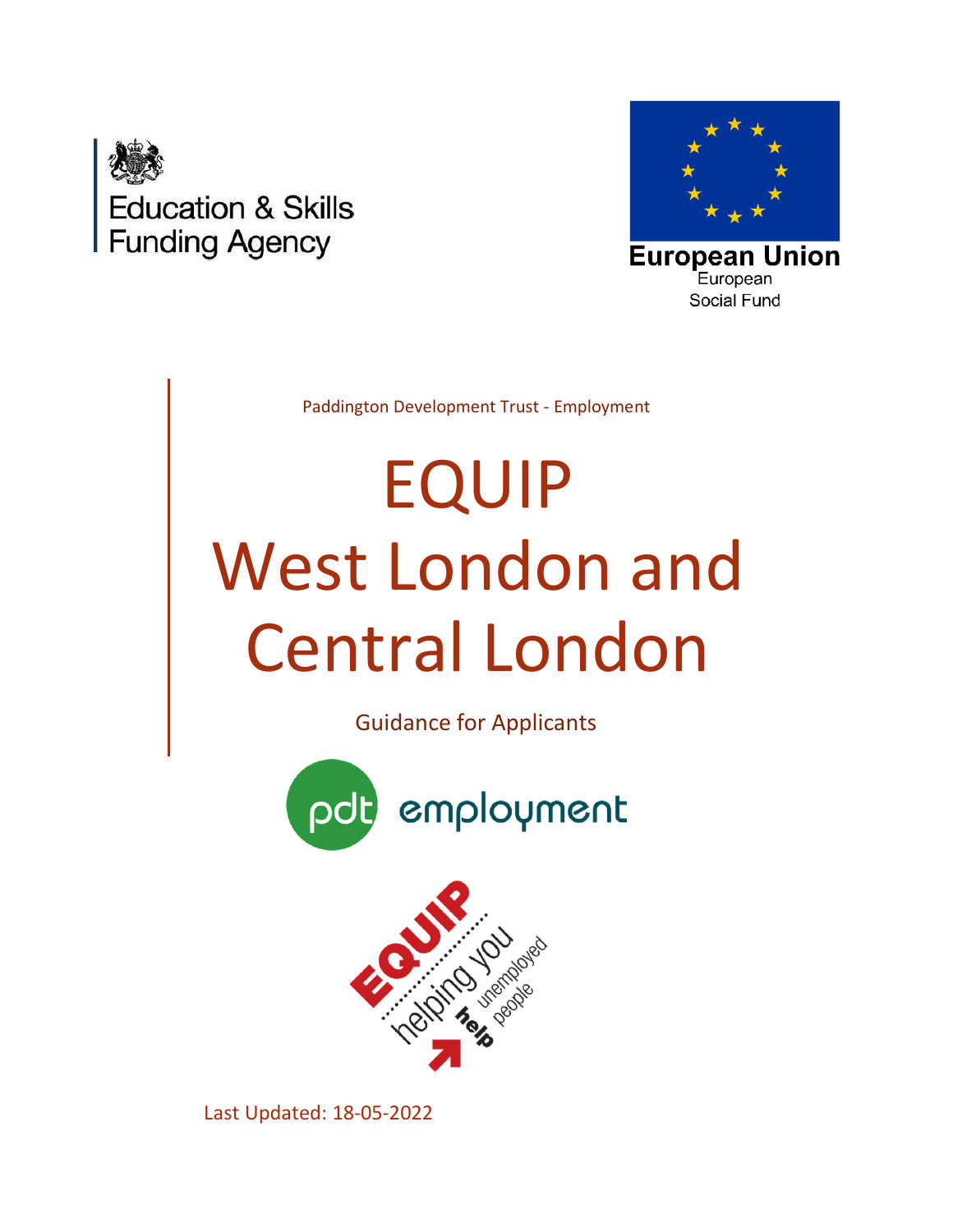







# **Contents**

|                                                                   | 2. Background to the Funding: The European Structural Investment Funds 2 |  |
|-------------------------------------------------------------------|--------------------------------------------------------------------------|--|
|                                                                   |                                                                          |  |
|                                                                   |                                                                          |  |
|                                                                   |                                                                          |  |
| Types of activities that can be funded to help unemployed people1 |                                                                          |  |
|                                                                   |                                                                          |  |
|                                                                   |                                                                          |  |
|                                                                   |                                                                          |  |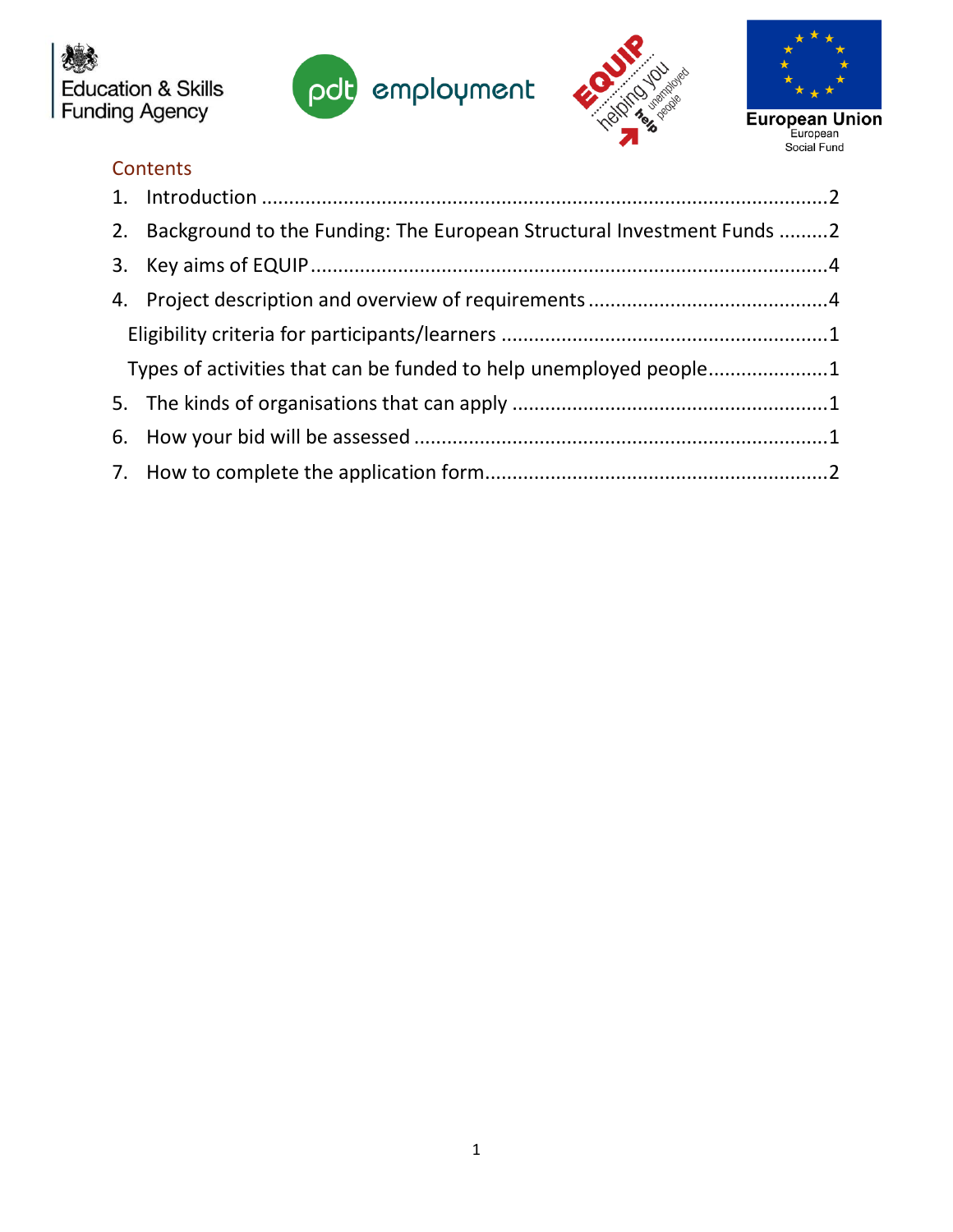







# <span id="page-2-0"></span>**1. Introduction**

Welcome to the guidance for the West and Central London Community Grants programme, known as the EQUIP, which is funded by the ESFA and ESF 2014-2020 programme. More information about the London ESF 2014-20 programme can be found at [https://lep.london/content\\_page/european-social-fund](https://lep.london/content_page/european-social-fund)

# <span id="page-2-1"></span>**2. Background to the Funding: The European Structural Investment Funds**

ESF in London is managed by the Greater London Authority who act as the Intermediate Body for ESF under the strategic direction of the Mayor and the London Economic Action Partnership (LEAP).

The LEAP produced a detailed European Structural and Investment Fund (ESIF) Strategy in 2014 (refreshed in 2016) detailing how ESF should support the capital's Jobs and Growth aims. The LEAP has been allocated approx. £529m for the delivery of the ESIF Strategy for London 2014- 20. [https://lep.london/publication/european-funding-strategy-2014-20.](https://lep.london/publication/european-funding-strategy-2014-20)

ESF in London is also underpinned by the strategic priorities outlined in the Skills for Londoners Strategy as well as the Mayor's other strategies, including the Economic Development Strategy and the Equality, Diversity and Inclusion Strategy.

Many Londoners do not have access to the opportunities that this global capital city provides. London still has above average unemployment rates; the highest proportion of people in poverty of any UK region exacerbated by the high costs of living; high numbers of Londoners are in low pay, with little chance to progress to better-paid, more secure work; there is continued and persistent gender, race and disability pay gaps; and a high number of Londoners lack basic skills in literacy, English language, numeracy and digital skills.

The Mayor set out his ambitions to improve social integration as well as equality, diversity and inclusion in London. His Skills for Londoners Strategy aims to empower all Londoners to access the education and skills to participate in society and progress in education and in work. For communities, equipping Londoners with essential skills makes it possible for people from all backgrounds to contribute and live interconnected lives. Not only is adult education and training fundamental to ensuring all members of society are able to secure and progress in work, but it also has an impact on social and wellbeing outcomes that can be felt across the city.

EQUIP aims to supply grants to selected small charities and other small organisations so that they can carry out work that helps local residents get into work or training or just to become more employable through gaining new confidence or knowledge about the opportunities that are available. It's very important that potential applicants **read this guidance carefully** if they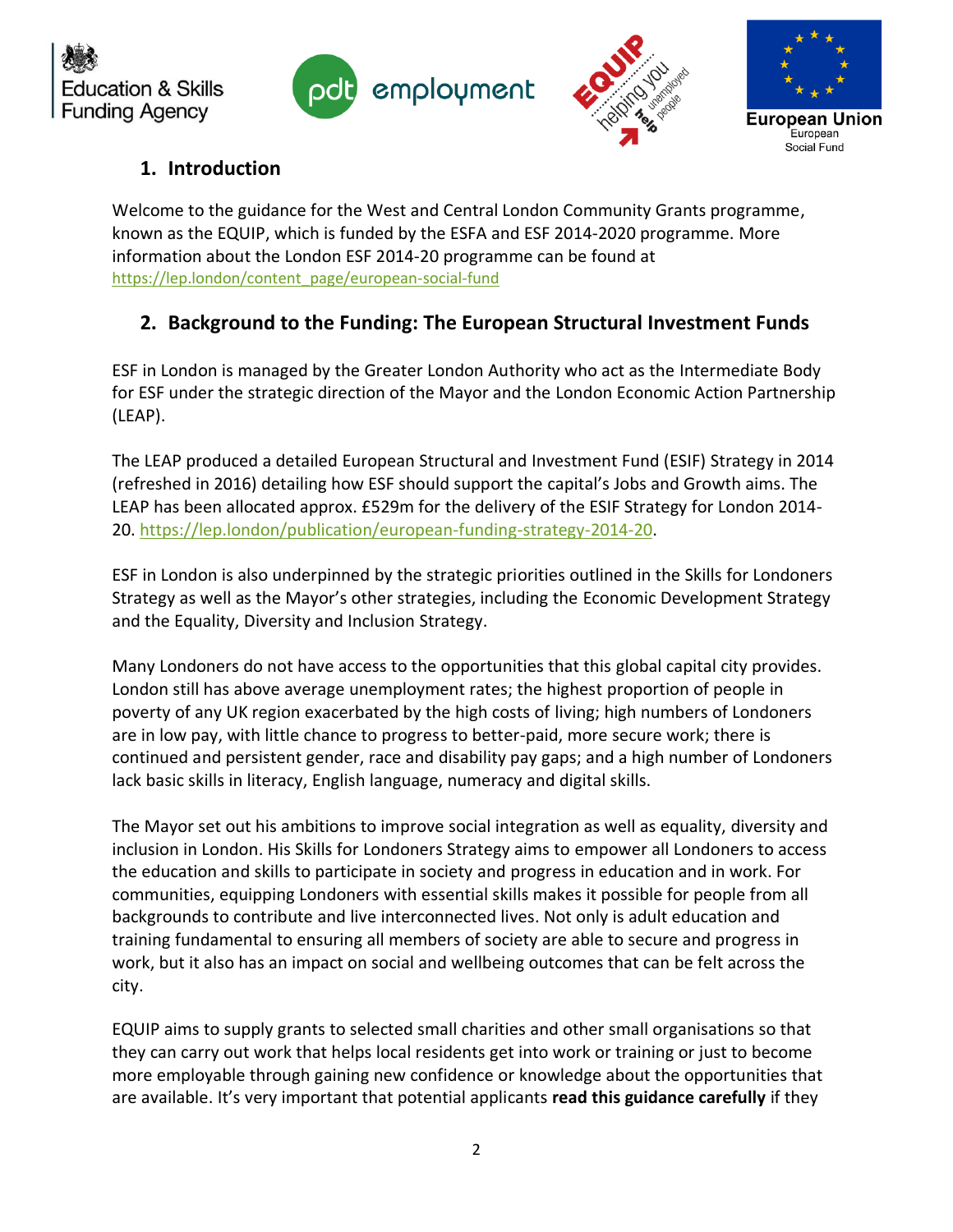







intend to make a submission for funding to ensure they include the most relevant information about their organisation.

EQUIP is managed by Paddington Development Trust (Managing Agent) and forms part of a 6m ESF London-wide Community Grants programme. Paddington Development Trust will act as a Grant Co-ordinating body to implement and administer the EQUIP programme in West and Central London.

- West London: A total of £1,225,572 of funding is available
- Central London: A total of £2,149,734 of funding is available

Activity is expected to start from 1 August 2022 and must be completed by 31 January 2023 with the final date for participant starts being 1 December 2022. This will be the final round of EQUIP due to the remaining programme underspend and as such can only fund twenty projects in this round across West London and Central London.

The programme will provide grants from £5,000 to £20,000.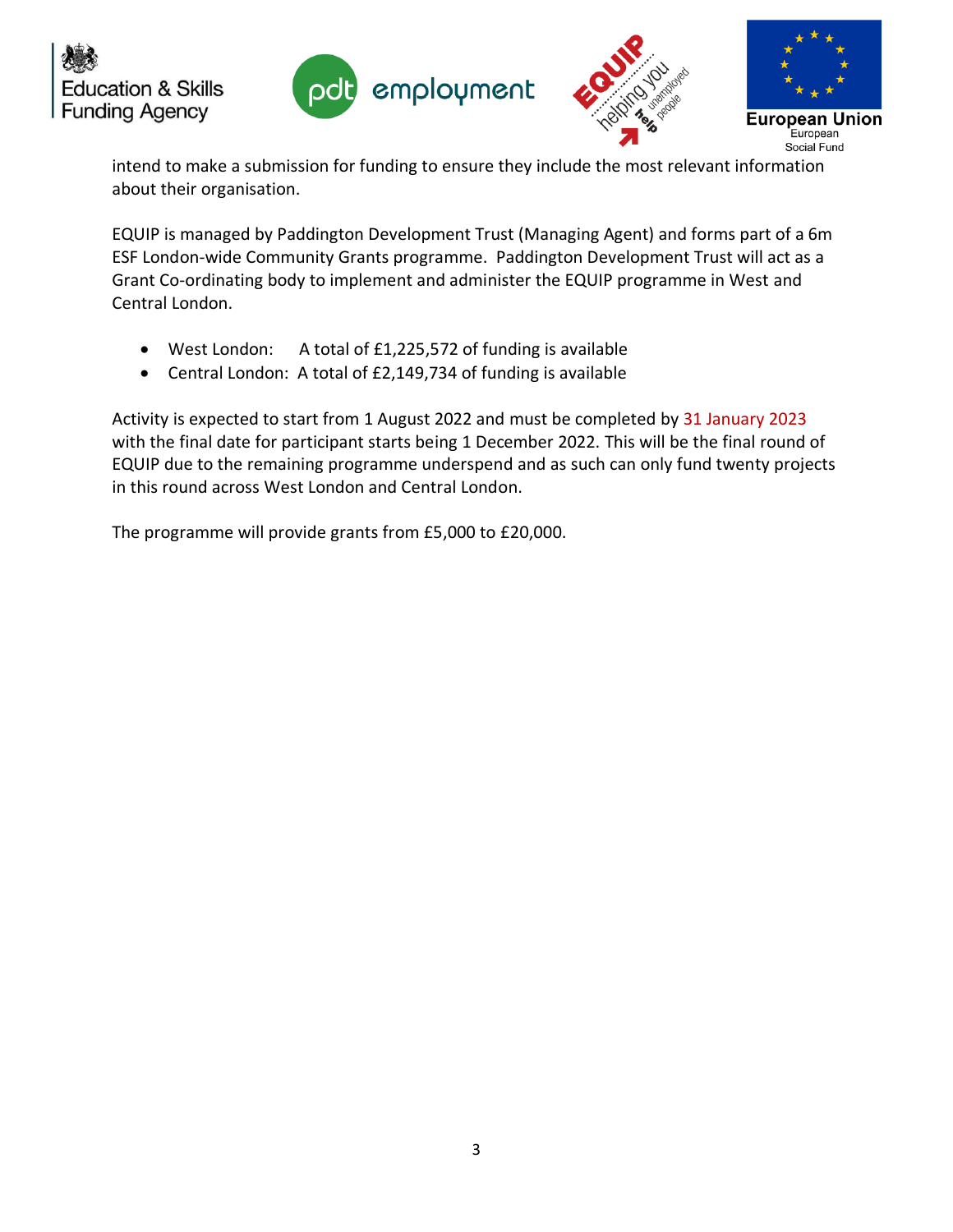







# <span id="page-4-0"></span>**3. Key aims of EQUIP**

EQUIP will:

- work with frontline voluntary and community sector organisations of any size (these kinds of organisation are also often referred to as third sector, not for profit, organisations). The grants are also designed for other kinds of small organisations who can do employment and skills work. 'Small' in this context means organisations employing fewer than 49 FTE staff;
- help selected organisations support people including those with multiple and complex barriers to move closer to or into the labour market.

## <span id="page-4-1"></span>**4. Project description and overview of requirements**

The programme aims to support those furthest from the labour market, targeting economically inactive and unemployed people. Priority groups for the programme include:

- A. Parents and mothers
- B. Carers
- **C. Disabled people**
- **D. Older people 50+**
- **E. BAME groups, particularly those groups with low labour market participation**
- F. Migrants and refugees
- G. Homeless
- H. Ex-offenders
- **I. Women**

(those in bold are particularly targeted by this funding).

In addition, organisations offering EQUIP programmes need to be delivering their services exclusively from boroughs that fall into the appropriate LOT area (either West or Central, but not a mixture), regardless of the home borough of the individual participant benefitting from the service. It is worth noting that there are parallel Community Grants programmes in other parts of London. See contact information on the PDT website).

Central London Lot:

- Camden
- City of London
- Hackney
- Haringey
- Islington
- Kensington &
	- Chelsea
- Lambeth
- Lewisham
- **Southwark**
- Tower Hamlets
- Wandsworth
- Westminster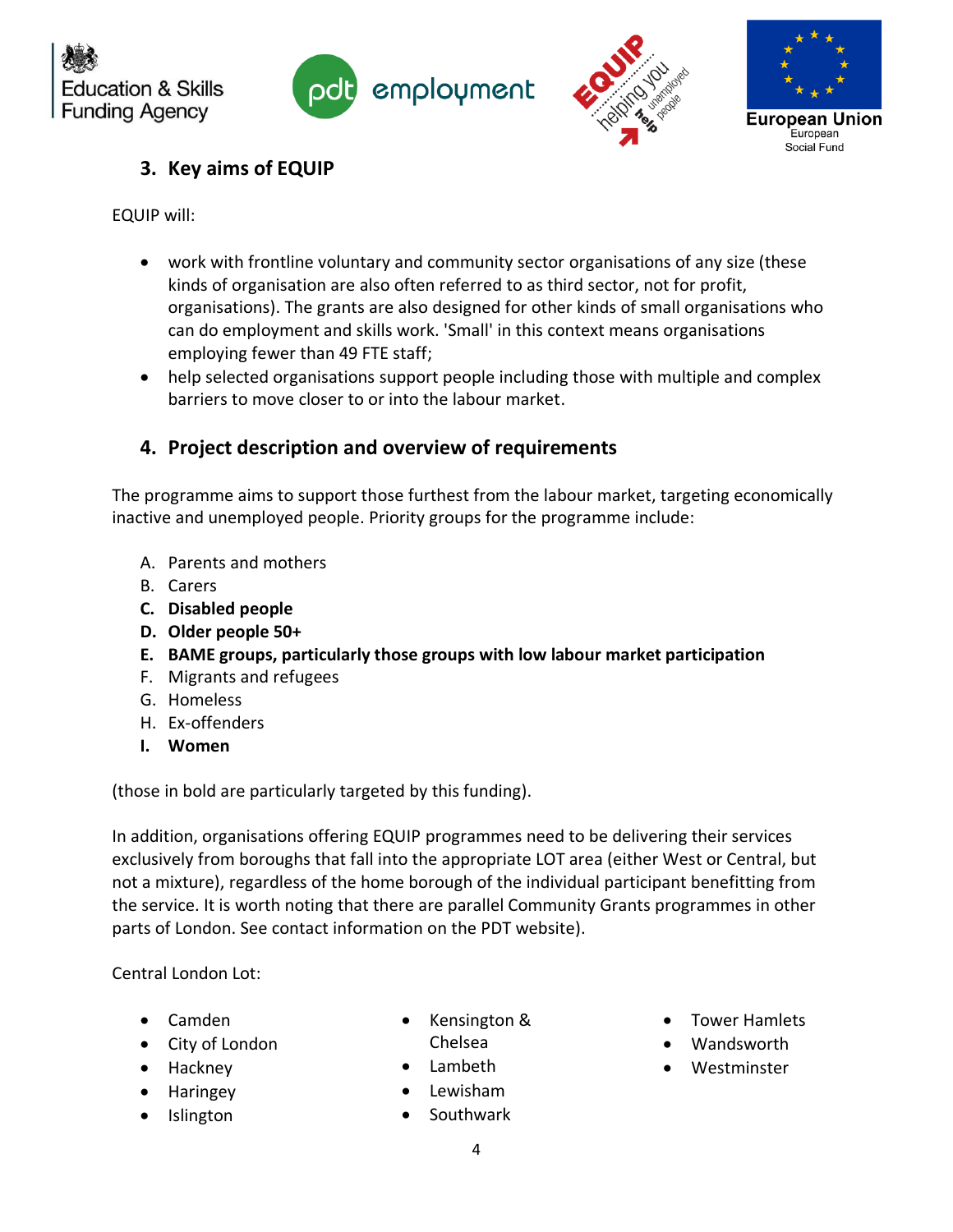West London Lot:

- Barnet
- Brent
- Ealing
- Harrow

### <span id="page-5-0"></span>**Eligibility criteria for participants/learners**

Musts:

- 16 Years Plus
- Have evidence of right-to-live and right-to-work in the UK
- Not be in education
- Not be on furlough scheme, low wage or zero-hour contract.

Can be one of the following:

- On Universal Credit but not currently working or earning money from work
- Unemployed (someone who is ready to work immediately)
- Economically Inactive (someone who has a barrier restricting them from working within two weeks of being offered employment (e.g. childcare, caring responsibilities, work limiting health conditions etc)).

### <span id="page-5-1"></span>**Types of activities that can be funded to help unemployed people**

*(limited but not restricted to)*

- outreach and engagement;
- motivational activities;
- skills and training support;
- IAG;
- support to remove barriers e.g. childcare;
- support to address poor digital skills;
- signposting referrals to other agencies;
- employability support;
- volunteering and work placements;
- action research
- job brokerage.
- Hammersmith and Fulham
- Hillingdon
- Hounslow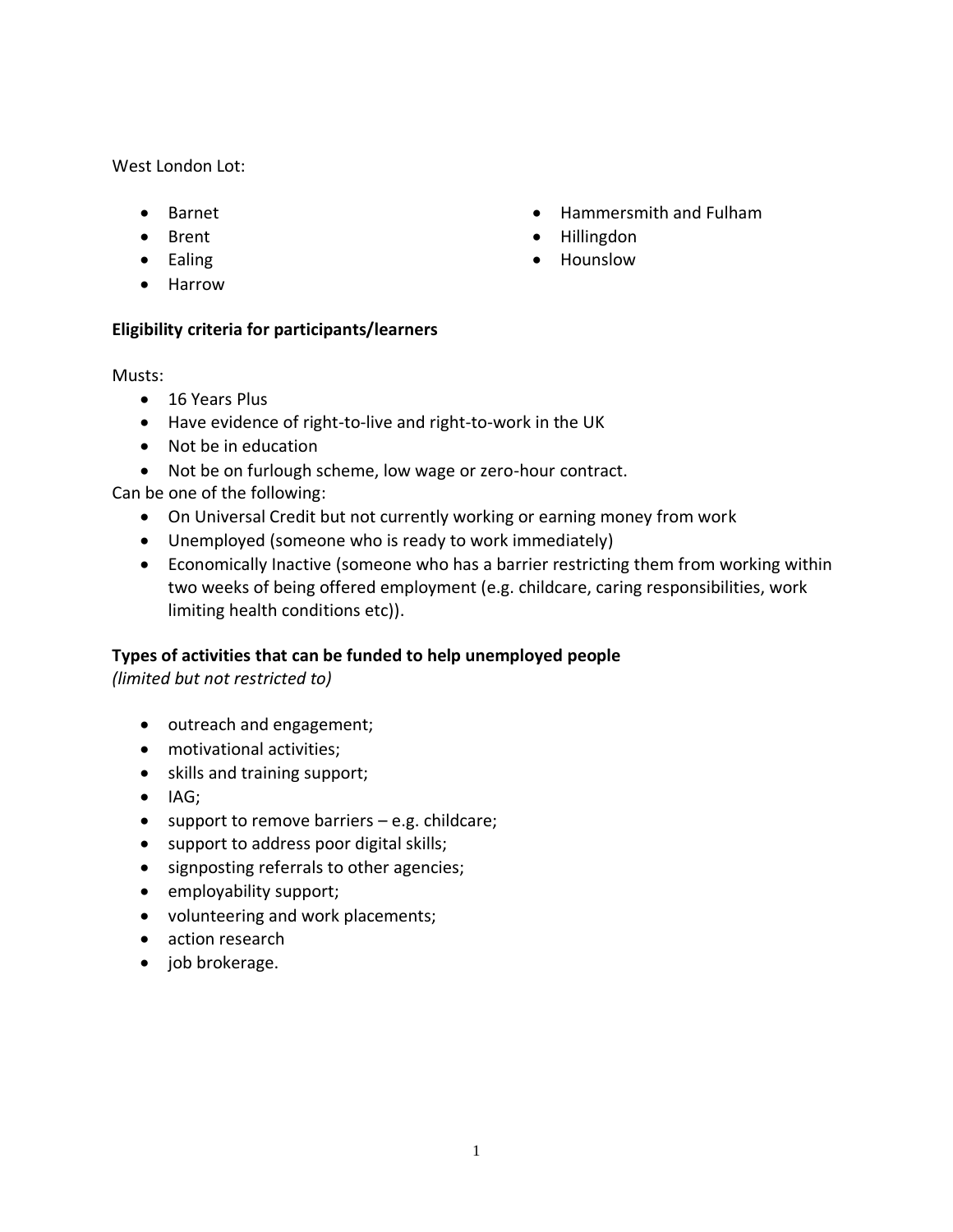







## <span id="page-6-0"></span>**5. The kinds of organisations that can apply**

Projects must be delivered by the Recipient Organisation within the Lot Area (the boroughs listed). Applications must be uniquely for either West London or Central London – activities cannot be mixed together across LOTS in one application, although it is possible to apply for separate projects in the two separate Lots. Organisations will be community based, third sector organisations (any size) and small, non-third sector, organisations who can do employment and training work ('small' means employing fewer than 49 FTE staff). They can be, but do not have to be, charities. They cannot be sole traders. Organisations need to be properly constituted. Small organisations will need to have an annual turnover equal to or under EUR 10 million or balance sheet equal to or below EUR 10 million.

Projects funded by EQUIP West London or EQUIP Central London can deliver a wide range of activities including but not limited to:

- First contact engagement activities, e.g. activities that benefit participants who are not normally in contact with official organisations for example DWP, FE Colleges, for example by arranging events or training in places that participants feel comfortable to visit.
- Projects to improve confidence, motivation and social integration such as sport, gardening, music, art and other creative activities ideally linked in some form to employability.
- Developing local networks and groups to support people to get a job or access learning e.g. Job Clubs or Learning Champion type activity.
- Softer skills development e.g. assertiveness, anger management and motivation.
- Innovative approaches to attract under-represented participant groups into learning.

# <span id="page-6-1"></span>**6. How your application will be assessed**

When PDT receives applications within the specified timeframes (see website for current bidding period dates), it will first carry out a basic due diligence exercise on the background information you have given about your organisation. Assuming this is satisfactory, the bid then goes to two people on one of our Appraisal Panels who mark it separately (blind marking). They then present their judgements, with the marks given, to the wider Assessment Group who will decide whether it is a pass (in some cases with conditions) or a fail.

Members of the Assessment Groups come from a range of backgrounds and boroughs including Councils, CVS, volunteers, employment experts and advisers. If a member of a group has previous knowledge or connection with the applicant, they must declare an interest and sit out of the discussion.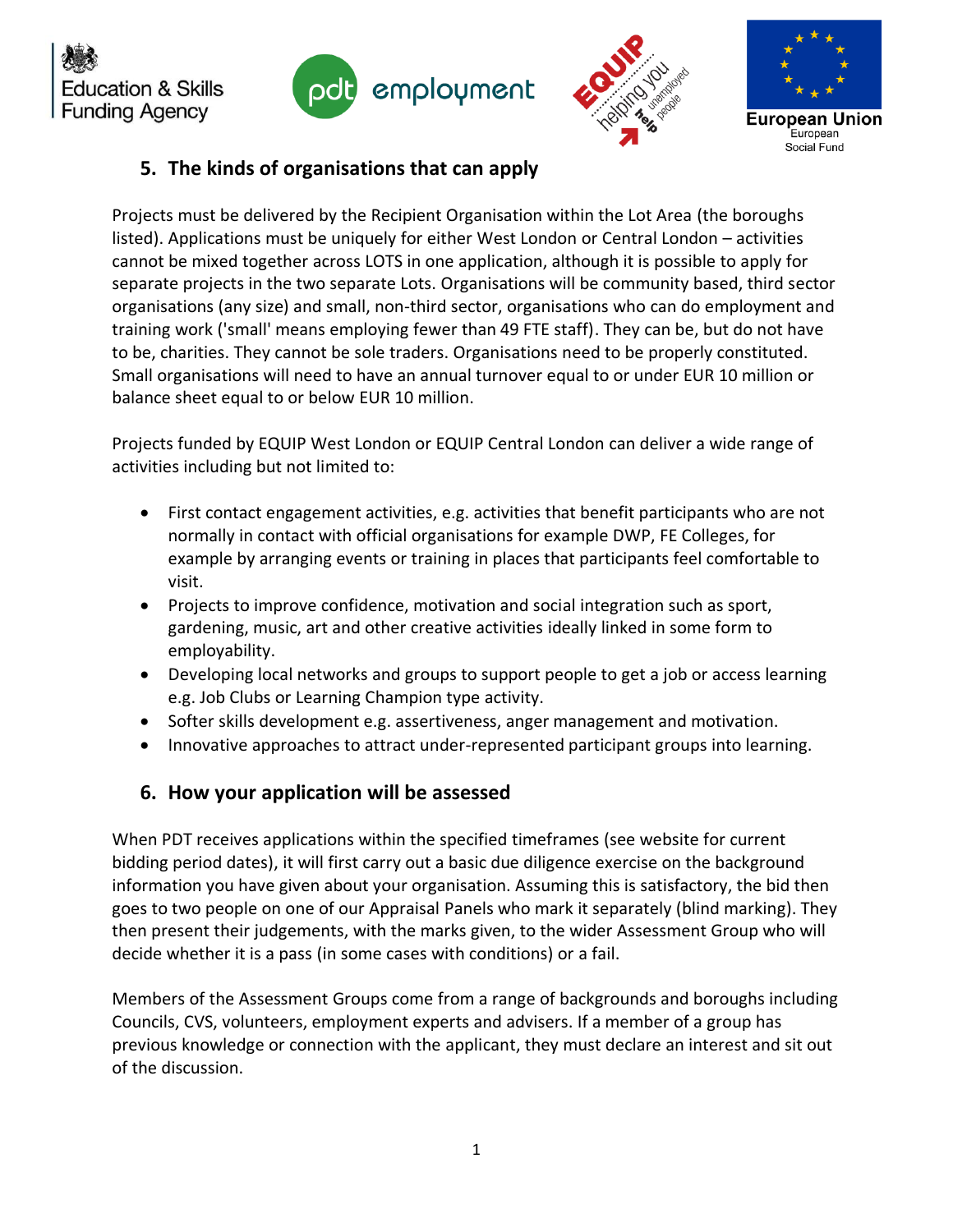







Decisions made at the Appraisal Panel then go on for ratification at the Oversight Board. This body has the responsibility for ensuring decision making has been fair and also investigating appeals if there are any. Once the application is finally agreed by the Oversight Board, the first payments to successful applications can be made.

The process above has been designed to be fair, to exclude partiality and to be transparent.

## <span id="page-7-0"></span>**7. How to complete the application form**

The following section provides you with guidance on completing the application form. Please answer carefully as statements will be checked. It is not always necessary to say 'yes' to all the questions in the following list if your organisation does not fit these criteria, just answer honestly.

#### **Guidance Format**

**Application Question**

*Guidance/Why we're asking/Examples*

**~Next page~**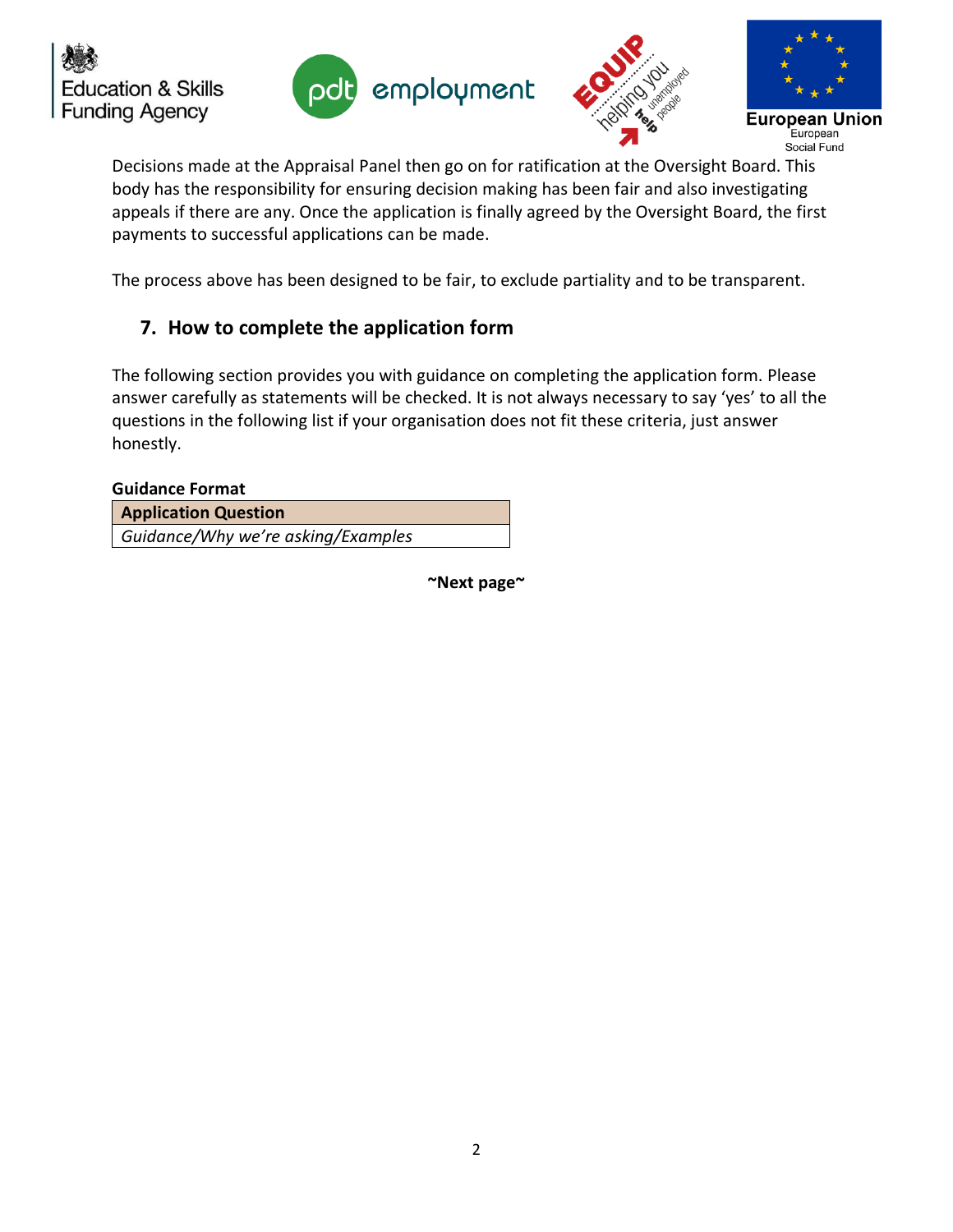







## **1) Details of Your Organisation**

**a) Name of your organisation** *Please enter the name of your organisation. This should be name as it would appear on a grant agreement.*

#### **b) Name of Primary Contact**

*Please provide the name of the primary contact who can be contacted about the application.*

#### **c) Primary Telephone Number**

*Please provide the telephone number of the primary contact*

#### **d) Primary Email Address**

Please provide the email address of the primary contact. This will also be the email account of the signatory of *this application. A confirmation email will be sent to this account to confirm submission of application. Make sure it is entered correctly.*

# **e) Name of Secondary Contact**

*Please provide the name of the secondary contact who can be contacted about the application*

#### **f) Secondary Telephone Number**

*Please provide the telephone number of the secondary contact*

**g) Secondary Email Address**

*Please provide the email address of the secondary contact*

#### **h) Organisation Address**

*Please enter the main address of the organisation. This should be the address that would be named in a grant agreement.*

### **i) Which borough is your organisation based in?**

*Please select which borough your organisation is based in; this should match your organisation address. If the organisation's addressed is based out of Greater London, select that option and a box will appear to specify where.* 

### **j) Website address (if applicable)**

*Please enter your full website address*

#### **k) Legal status of your organisation**

*Please enter the legal status of your organisation from the list.*

### **l) Company Registration Number/Charity number**

*Please enter your organisation's charity number or registration number*

#### **m) Which is the Lot Area for this project?**

*Please select a lot area. A mixture of lots is not permitted.*

**Please tick the boroughs in the Central/West Lot area in which you will deliver your project.**

*Once selected the option to select as many boroughs your project will be delivering in.*

**Please list the addresses(es) of these delivery location(s).**

*Please enter the address(es) of the locations you intend to deliver your project. These must be in the boroughs selected above. All addresses must be in the same LOT area.*

**n) Has your organisation received ESF or ERDF funding (previous or current)?**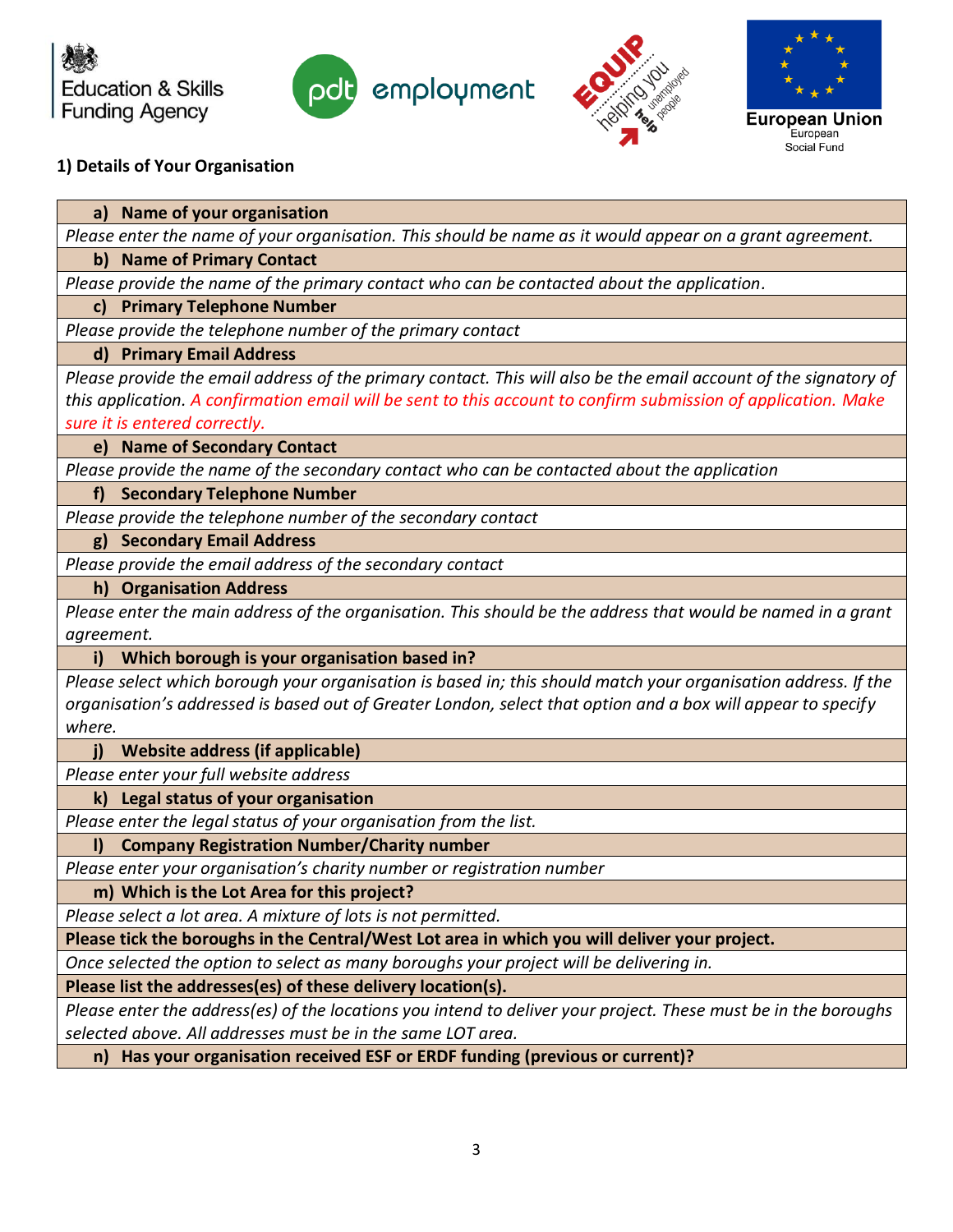





*Please answer yes/no to confirm whether you are in receipt of or have previously received ESF or ERDF funding.*

**o) Have you made any previous EQUIP applications?**

*Please answer yes/no if you or your organisation has ever submitted an EQUIP application in the past.*

**p) Was one or all of your applications successful? (if yes to previous question)**

*Please answer yes/no if you or your organisation has awarded an EQUIP Community Grant.* 

**q) Who is/was your GSO/T? (if yes to previous question)** 

*Please select ONLY your GSO/T.* 

## **2) Initial Assessment questions**

The Initial Assessment questions in the application form will provide confirmation that your organisation meets the eligibly criteria for the programme. Please ensure you answer correctly as the answers will need to be verified prior to the issuing of a Grant Agreement and initial funds being paid.

Please note if your organisation does not satisfy one or more of the questions, this does not necessarily mean your application will be rejected. PDT is committed to help organisations to build their capacity, although this is not a formal output of this programme. In certain cases, we will be able to discuss an application if it is rejected first time around.

These questions should be answered Yes/No.

**a) Does your organisation have a Constitution, Memorandum of Association or Articles of Association?** *This is important as it will establish the nature of the organisation which will deliver the activities.*

**b) Does your organisation have a bank account in the organisation's name?**

*ESF funds cannot be paid into personal bank accounts.*

*c)* **Does your organisation have a copy of its most recent signed accounts (audited accounts where required)?** 

*This is to understand that your organisation is financially operational. We prefer you to have these.*

*d)* **Does your organisation have the following policies:** 

**an Equal Opportunities Policy? ; a Sustainable Development Policy?; a Health & Safety Policy?; A GDPR Policy?** 

*It is important to confirm that participants will be provided with services by organisations who comply with legislation and standards for all stakeholders including staff and users.*

*e)* **Do you commit to taking out the appropriate levels of insurance required to deliver the project?** 

*As a service provider, assurance is needed to ensure that your organisation protects clients should they believe it to be negligent or caused them damage in any way.*

*f)* **Does your organisation have an annual turnover of less than 10m euros?**

*This is a requirement of the ESIF programme (and EQUIP).*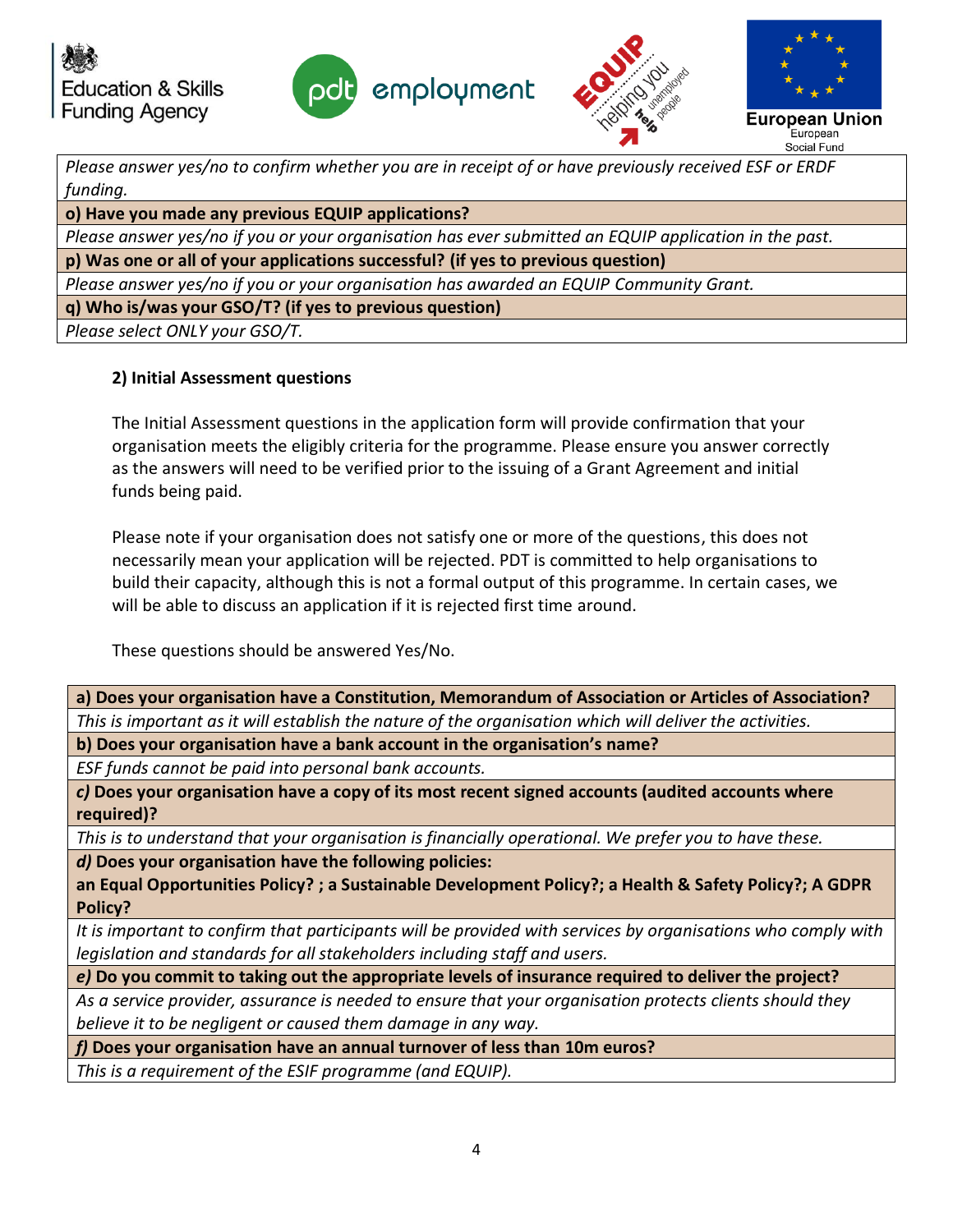





#### *g)* **Does your organisation consider itself to be; a small organisation or third sector organisation?**

*As part of the eligibility requirements for this project, small organisations must have 49 or less FTE staff. A sub question to follow clarifying size of organisation if small organisation is selected.*

*h)* **Do you currently do employment and training work?**

*This may be funded project work or voluntary or informal support work.*

## **3) Project Information – Most of this section is scored.**

When copying and pasting from a Word Processor (Microsoft Word, Google Docs, Pages etc), ensure additional symbols (e.g. bullet points) are in the word limit.

**a) Name of your proposed project**

*Please provide the name of the proposed project.*

**b) Project Start Date**

*This must be 1 August 2022*

**c) Project End Date**

*This must be before 31 January 2023*

**d) Total EQUIP Funding being applied for.**

*Please provide the total funding being applied for. This should match the costs you have detailed in question 6.*

**e)** *Please provide a clear description of your project and detail the services it will provide to unemployed people. How will it help them move towards jobs or training***? (MAXIMUM 400 words)**

- *Please provide a short summary of your project and the activities you will deliver.*
- *Please see the list of eligible activities in part 6 of this guidance.*

*This is a scored section and it is important that you provide a good level of detail about your activities. What will you and the participants do? How many people will be involved? How often do activities run? What are the purposes and results of the activities?* Etc

**f) In this section please describe the participants your project will reach. (MAXIMUM 150 words)**

- *In part 4 of this guidance there is a list of target groups the project must target (these are taken from the ESFA specification).*
- *Please describe the participants you will work with. Why do these people need your activities?*
- *How well do you know them?*

*This is a scored section*

**g) Describe, in practical terms, how you intend to attract participants to your project? (MAXIMUM 200 words)**

- *Please provide a brief outline of how you intend to promote your project.*
- *All successful applicants will receive support in how to work with ESF publicity rules.*

*This is a scored section*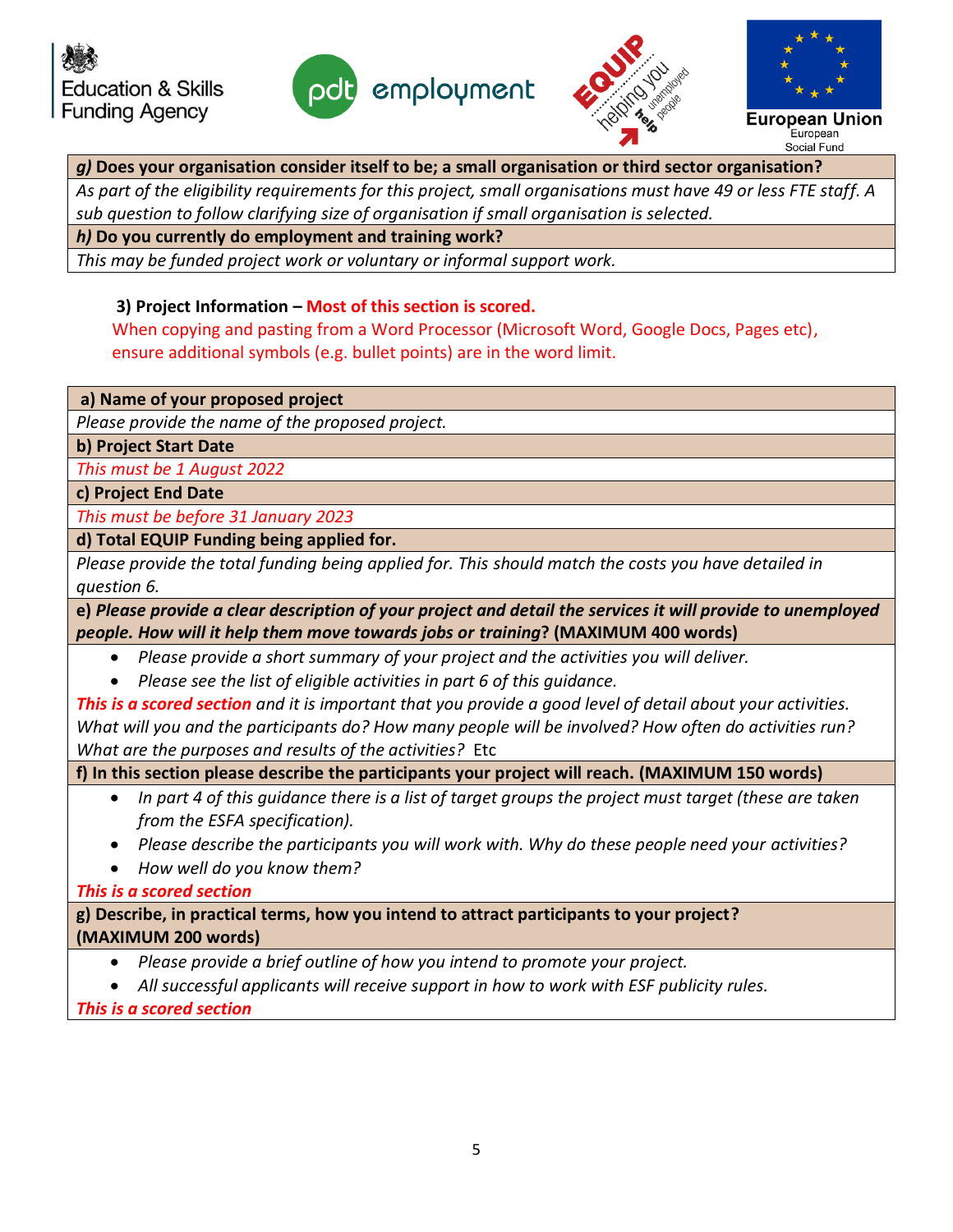







## **4) Track record**

#### **List two kinds of previous relevant work. (MAXIMUM 200 words)**

- *We are looking for evidence to confirm that your organisation has expertise and experience. This is a section that will be scored.*
- *Please provide details of two different experiences you feel are most relevant to support the work you propose in section 3c. This work may have been funded by external funding or EQUIP.*

#### *This is a scored section.*

**Please provide contact details of someone we can talk to about this previous work.**

*Your referee may be contacted at any stage of the application review process.*

## **5) Project Monitoring**

**a) Please describe your experience of project monitoring such as recording outputs, uploading data and reporting back to funders on achievements, the evidence for them, money spent, what it was spent on etc (MAXIMUM 100 words)**

- *It is important to establish that your organisation has some experience in monitoring and quality assurance. Please provide a brief update of what experience your organisation has in this area.*
- *All successful applicants will receive support in monitoring and evidencing their work in line with ESF compliance.*

## **6) Project Costs and Outputs - Section 6 is a scored section**

It can be hard to estimate the future likely achievements for a project and applicants may feel tempted to 'predict big' in the hope of boosting their application's chances. However, it is much better to demonstrate to those appraising applications that you have a realistic sense of what can be achieved within the limits of the funding available.

**What are the estimated total costs of the project? Please break them down into relevant budget headings.**

- *Please detail your budget headings and the estimate cost for each.*
- *Please ensure your total estimated value should cover the suggested budget headings: staff costs, other direct costs and participant costs.*
- *Please note, should your application be successful, further information regarding expected costs and outputs will be requested from you prior to the finalising your grant agreement.*
- *You are not expected to supply a very detailed budget at this stage.*
- *A judgement on whether the project demonstrates value for money will be made at appraisal stage. However, we are looking for VALUE and not just price.*

**Example of a good budget breakdown.** This can be tailored to include or it what your organisation/project requires